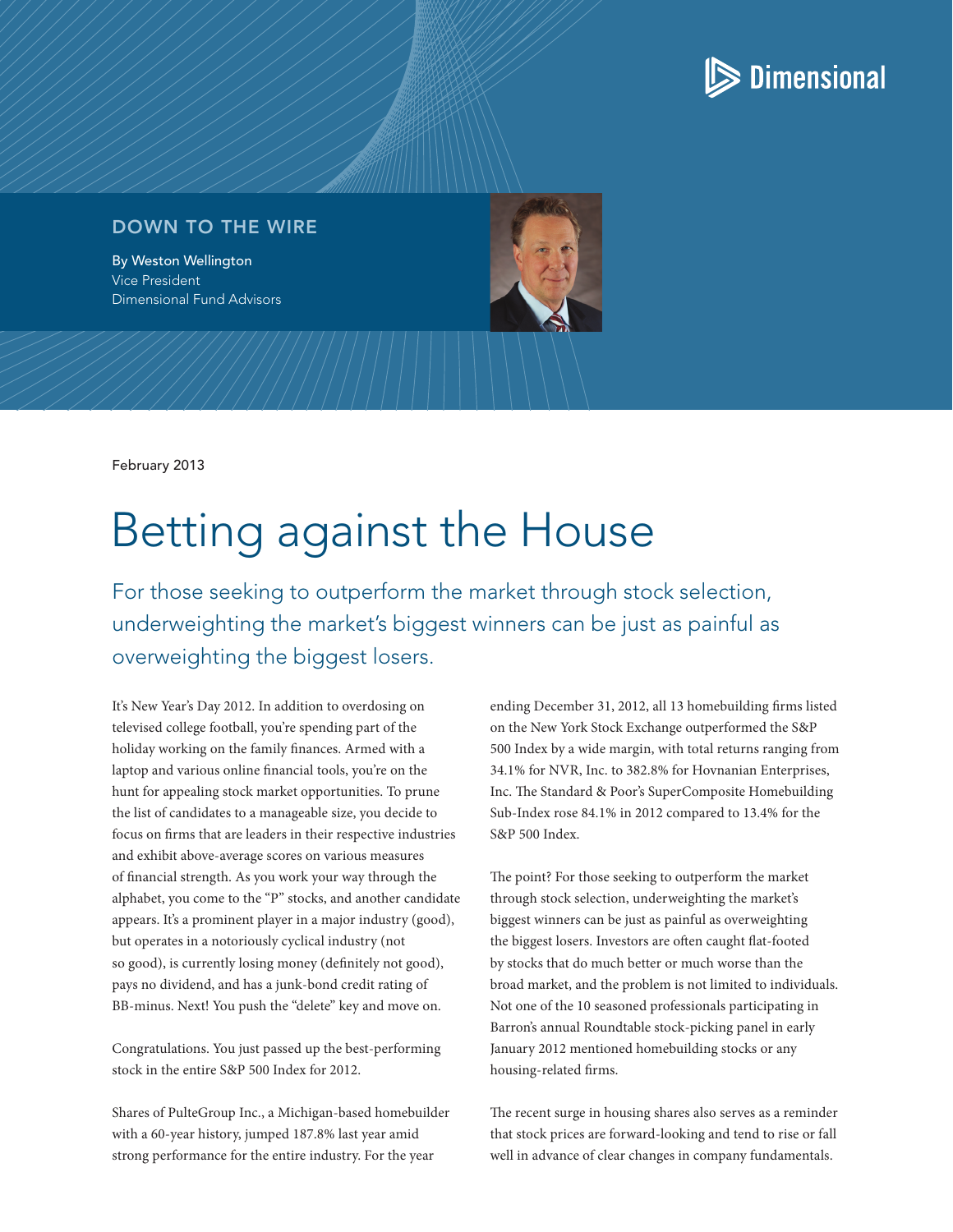Investors who insist on waiting for evidence of healthy profits before investing are often frustrated to find that a firm's stock price has appreciated dramatically by the time the firm begins to report cheery financial results. Shares of Hovnanian Enterprises, for example, rose 580% between October 7, 2011, and December 31, 2012, even though it continued to report losses. Similarly, it is not unusual for a firm's stock price to decline long before signs of trouble become obvious.

The behavior of the S&P Homebuilding Sub-Index in recent years illustrates the challenge of relying on industry characteristics to provide a reliable guide to the direction of stock prices. (Note: Index inception was December 31, 1994, at 100.)

> S&P HOMEBUILDING SUB-INDEX

#### JULY 28, 2005 1063.19

DATE

Index sets a record high, up more than tenfold from its

year-end 1994 level of 100.0.

#### OCTOBER 9, 2007 368.13

Index closes 65% below its peak on the same day the S&P 500 sets a record high.

### MARCH 6, 2009 150.21

Index slumps to its low for 2009, and the S&P 500 Index follows suit on March 9.

### JULY 27, 2010 239.18

"Sales of new homes are near 47-year lows. …

Homebuilders, which began buying up land late last year in anticipation of an economic and housing rebound, are stuck with thousands of acres that are prone to lose value as the market struggles."

 Robbie Whelan, "Supply of Homes Set to Grow," *Wall Street Journal*, July 27, 2010.

### AUGUST 25, 2010 225.23

"Price declines could lead to more delinquencies and foreclosures, and additional subsequent price drops. … 'You end up in a home-price-depreciation death spiral. It's not clear there's enough demand to handle this

overhang without another round of price declines.' "

 Quotation attributed to Laurie Goodman, Amherst Securities. Sudeep Reddy and Nick Timiraos, "Plunge in Home Sales Stokes Economy Fears," *Wall Street Journal,* August 25, 2010.

#### DATE

# SUB-INDEX

S&P HOMEBUILDING

### JULY 11, 2011 250.23

"The housing decline will be a long, multiyear process, and the multiplier effect across the economy will be enormous."

 Quotation attributed to Doug Ramsay, Leuthold Group. Roben Farzad, "The Housing Horror Show Is Worse Than You Think," *Bloomberg Businessweek*, July 11, 2011.

#### NOVEMBER 10, 2011 220.41

"It will take 'years rather than months for a proper recovery to get going,' said Mr. Dales, who predicts home prices nationally won't mount a sustained recovery until 2014."

 Quotation attributed to Paul Dales, Capital Economics. Alan Zibel, "Home Prices Keep Dropping," *Wall Street Journal,* November 10, 2011.

### DECEMBER 23, 2011 236.80

"Simply put, Hovnanian [Enterprises] may soon become hard-pressed to make payments on its groaning load of debt—\$1.6 billion, all in the form of bonds … and it has no bank credit lines to fall back on."

 Robin Goldwyn Blumenthal, "Hammered and Nailed," *Barron's,* December 24, 2011.

#### MARCH 2, 2012 277.95

Shiller index released this week."

"Home prices in most parts of the country appeared to bottom out in the summer of 2009 and to begin a slow recovery. But now they have fallen below 2009 levels in most markets, according to the Standard & Poor's/Case

 Floyd Norris, "Home Prices Declined to New Lows in 2011," *New York Times,* March 3, 2012.

#### MAY 14, 2012 326.18

"Excess inventories "are the mortal enemy of prices, and we've calculated an excess of 2 million units, over and above normal working levels of inventories of new and existing homes."

 A. Gary Shilling, "Is Now the Time to Buy Your First House? No: The Fall Isn't Over," *Wall Street Journal,* May 14, 2012.